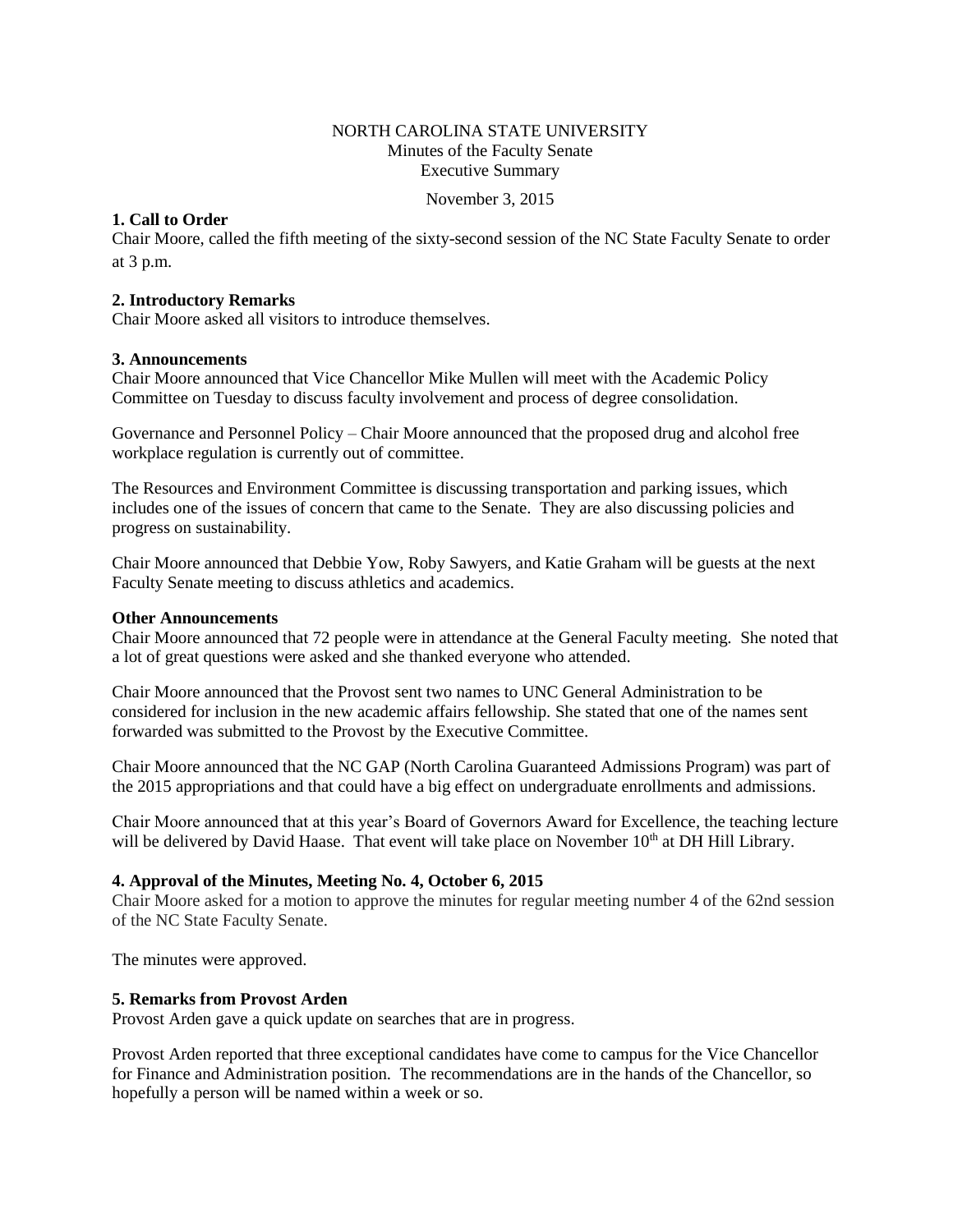Provost Arden stated that the relevant committees are currently interviewing off campus candidates for the Dean of Textiles and the Dean of Management positions.

Provost Arden reported that three committees have been organized and charged for the Dean of Education, Dean of Design, and Vice Provost for Institutional Equity and Diversity positions. All three committees are working, formatting job descriptions and hopefully in a few weeks will begin sorting through applicants.

Provost Arden stated that if all goes well, individuals for the first three positions will be named by Winter Break and the other three will be named at the end of the spring semester.

# **6. Campus Safety During an Emergency**

David Rainer, Associated Vice Chancellor, Environmental Health and Public Safety stated that the Department of Environmental Health and Public Safety at NC State, includes the traditional environmental health functions and radiation safety, biosafety, and chemical safety. It also includes campus police. There is also a security application and technology group. Rainer explained that they have a strong violence prevention program. They have a regulation that defines what violence is and what stalking is as well as a process that allows them to evaluate persons of concern.

Mr. Rainer stated that a group meets on a regular basis that is composed of the Counseling Center, Campus Police, Housing, Human Resources, faculty, and a representative from the office of General Counsel, and that group takes in information on a daily basis about items that may raise concern among our campus constituents. It could be a concern raised about students, employees or a nonaffiliated person. They try to collect and disseminate information about people who may pose a threat to the campus.

# **7. Old and New Business**

*Resolution of Appreciation for Chancellor and Mrs. Woodson*

Chair Moore presented a resolution from the Faculty Senate Executive committee to show appreciation for the gift to the university from Chancellor and Mrs. Woodson.

A motion was made and seconded to approve the resolution. The resolution was adopted with unanimous support.

# **8. Issue of concern**

Faculty in the College of Humanities and Social Sciences are greatly concerned about a requirement that faculty enter all the information into course inventory management. The concern is that this is not something that faculty should be doing.

The issue will be discussed in the Executive Committee meeting.

# **9. Adjourn**

The meeting adjourned at 4:10 p.m.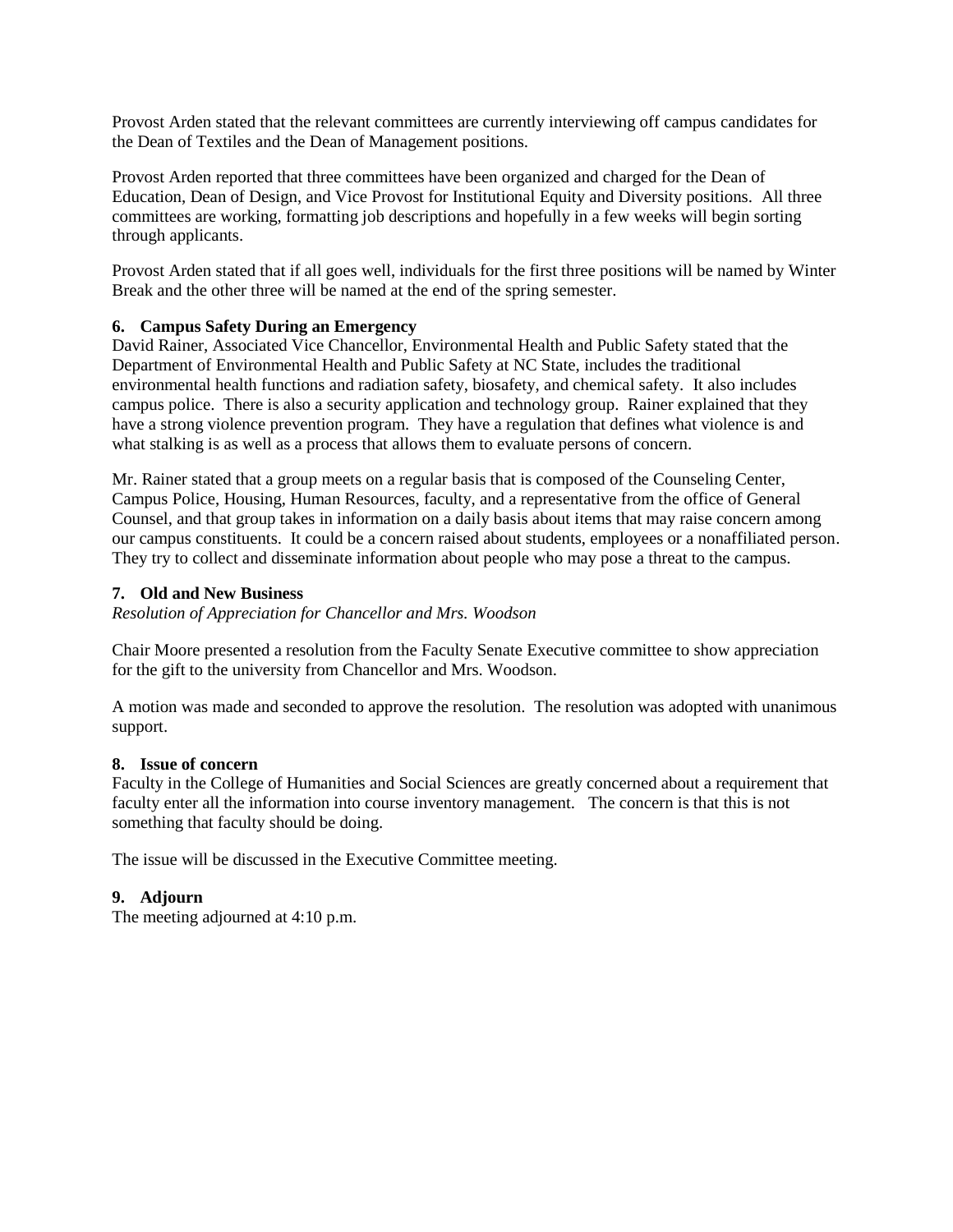## NORTH CAROLINA STATE UNIVERSITY

Minutes of the Faculty Senate

November 3, 2015

# **Regular Meeting No. 5 of the 62nd Session: Faculty Senate Chambers November 3, 2015**

**Present:** Chair Moore, Parliamentarian Lubischer; Provost Arden; Senators Ash, Auerbach, Banks, Bartlett, Bernhard, Bullock, Bykova, Byrnes, Gunter, Hergeth, Kathariou, Laffitte, Pearce, Perros, Porter, Scearce, Silverberg, Smith McKoy, Sotillo, Williams

**Excused:** Past Chair Zonderman, Secretary Orcutt; **S**enators Ange-van Heugten, Bird, Cubbage, Fath

**Absent:** Senator: Argyropoulos, Davidian, Devetsikiotis, Fleisher, Huffmann, Moore, Sannes, Smith, Spontak, Steer

G**uests:** Katharine Stewart, Vice Provost for Faculty Affairs; Duane Larick, Senior Vice Provost for Academic Strategy & Resource; Roy Baroff, Faculty Ombuds; Eileen Goldgeier, General Counsel

### **1. Call to Order**

Chair Moore, called the fifth meeting of the sixty-second session of the NC State Faculty Senate to order at 3 p.m.

### **2. Introductory Remarks**

Chair Moore asked all visitors to introduce themselves.

### **3. Announcements**

Chair Moore stated that Vice Chancellor Mike Mullen will meet with the Academic Policy Committee on Tuesday to discuss faculty involvement and process of degree consolidation, among other topics.

Governance and Personnel Policy – Chair Moore announced that the proposed drug and alcohol free workplace regulation is currently out of committee. The faculty grievance and non-reappointment working group has not met since June.

Resources and Environment Committee – The committee is discussing transportation and parking issues, which includes one of the issues of concern that came to the Senate. They are also discussing policies and progress on sustainability.

Chair Moore announced that Debbie Yow, Roby Sawyers, and Katie Graham will be guests at the next Faculty Senate meeting to discuss athletics and academics.

#### **Other Announcements**

Chair Moore stated that 72 people were in attendance at the General Faculty meeting. She noted that there were lots of great questions and she also thanked everyone who attended.

Chair Moore announced that the Provost was able to send two names to UNC General Administration to be considered for inclusion in the new academic affairs fellowship. The Executive Committee forwarded two names to the Provost and one of those was selected by the Provost to be forwarded to UNC GA where they will make a selection.

Chair Moore announced that the NC GAP (North Carolina Guaranteed Admissions Program) was part of the 2015 appropriations and that could have a big effect on undergraduate enrollments and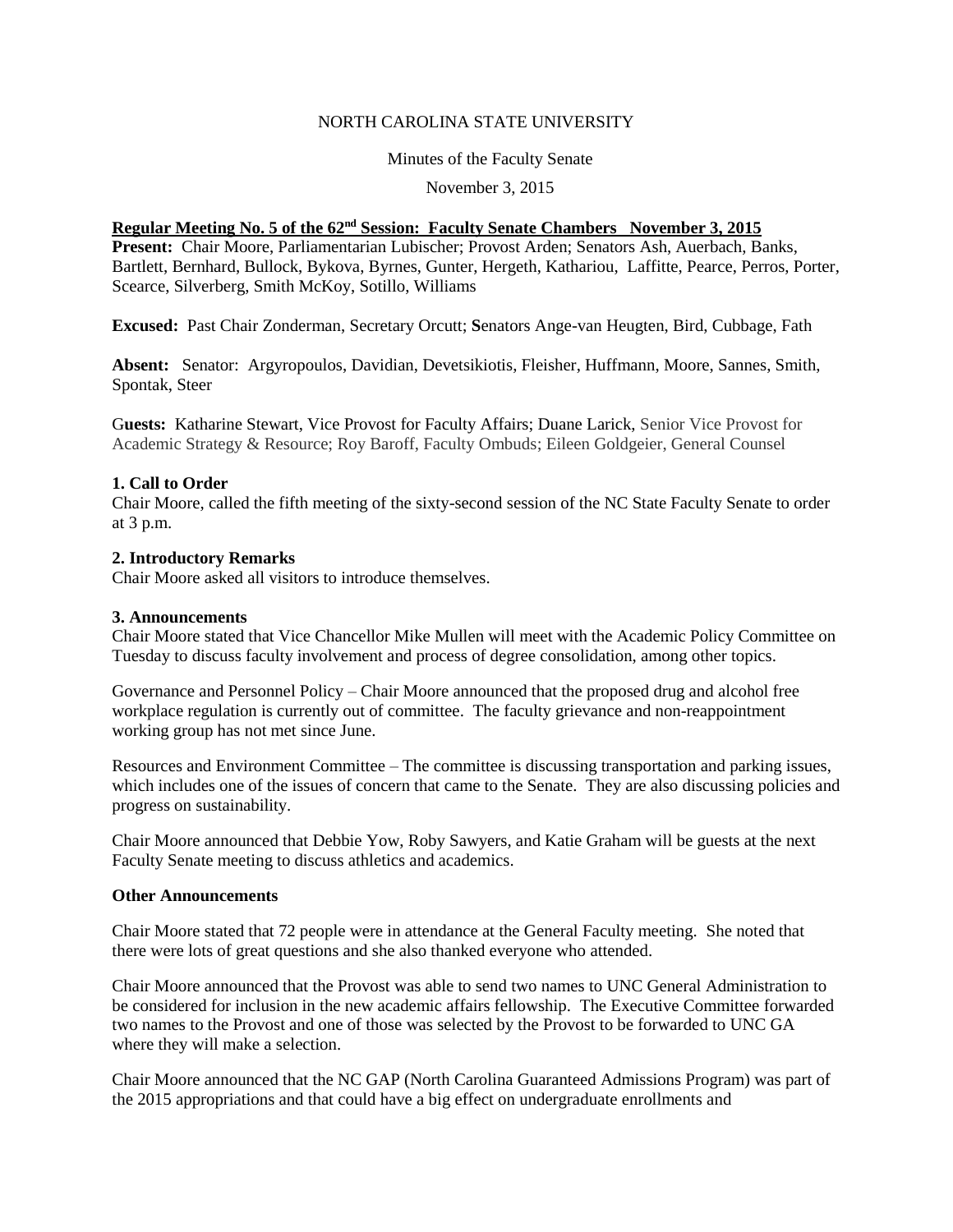admissions. The program basically states if a student applies to any of the universities in the UNC system and is denied admission (but meets the minimum admission standards), and that applicant earns an Associate Degree at one of North Carolina's community colleges within three years, he or she is guaranteed admission to the university that they applied to, so this will have a huge impact on universities that are very popular such as NC State.

Chair Moore announced that at this year's Board of Governors Award for Excellence, the teaching lecture will be delivered by David Haase. That event will take place on November 10<sup>th</sup> at DH Hill Library.

# **4. Approval of the Minutes, Meeting No. 4, October 6, 2015**

Chair Moore asked for a motion to approve the minutes for regular meeting number 4 of the 62nd session of the NC State Faculty Senate.

The minutes were approved.

# **5. Remarks from Provost Arden**

Provost Arden gave a quick update on searches that are in progress.

Provost Arden reported that three exceptional candidates have come to campus for the Vice Chancellor for Finance and Administration position. They include the Vice Chancellor for Administration at the University of Wisconsin, Vice President of Finance and Business at the University of Delaware, and Vice Chancellor of Finance and Business at UNC Charlotte. The recommendations are in the hands of the Chancellor, so hopefully a person will be named within a week or so.

Provost Arden stated that as of yesterday, today, and tomorrow the relevant committees are interviewing off campus candidates for the Dean of Textiles and the Dean of Management positions. There is a pool of 8 candidates for one position and 9 for the other, and they are all very strong candidates.

Provost Arden stated that they have already organized and charged the other three committees for the Dean of Education, Dean of Design, and Vice Provost for Institutional Equity and Diversity positions. All three committees are working, formatting job descriptions and hopefully in a few weeks will begin sorting through applicants for those positions.

Provost Arden stated that if all goes well, individuals for the first three positions will be named by Winter Break and the other three will be named at the end of the spring semester.

#### **6. Campus Safety During an Emergency**

David Rainer, Associated Vice Chancellor, Environmental Health and Public Safety framed today's discussion in the context of prevention and response.

Mr. Rainer stated that we are very fortunate at NC State University for thinking quite a bit about environmental health, public safety, and campus police. NC State is one of the few campuses that has an integrated program that allows us to plan for all types of hazards and emergency response. Our Environmental Health and Public Safety includes the traditional environmental health functions and radiation safety, biosafety, and chemical safety. It also includes campus police. There is also a security application and technology group.

NC State is unique among campuses in that it has a program that is moving card access forward among buildings. Rainer stated that they have put up closed circuit TV and they have installed security systems at the enterprise level. He noted that they don't install them at individual departmental levels. So, if someone wants to install a security system on campus you can contact them and they will do it for you and everything uploads into the systems in Environmental and Public Safety and it gives police access to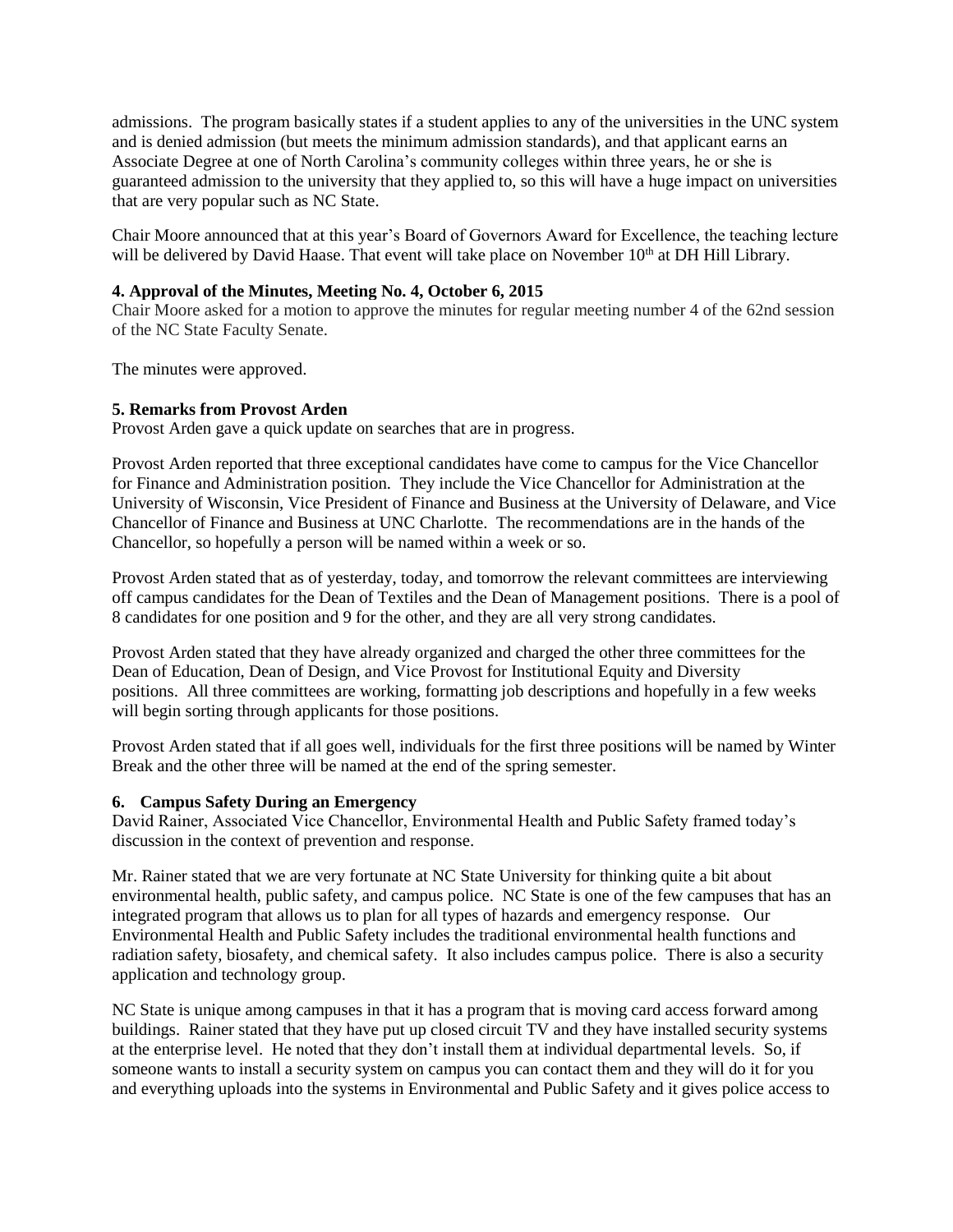the cameras across campus. It gives them access about who is accessing buildings and when the buildings have been accessed.

## *Question: When you refer to the enterprise level are you referring to the building or college level?*

Rainer stated that the system is owned by Environmental Health and Public Safety. It is backed up by the Office of Information Technology, but when we install a camera the information doesn't stay local with a department or a college.

Rainer stated that they have a strong violence prevention program. We have a regulation that defines what violence is and what stalking is. We have a process that allows us to evaluate persons of concern. There is a group that meets on a regular basis that is composed of the Counseling Center, Campus Police, Housing, Human Resources, faculty, and a representative from the office of General Counsel, and that group takes in information on a daily basis about items that may raise concern among our campus constituents. It could be a concern raised about students, employees, or a nonaffiliated person, so we try to collect and disseminate information about people who may pose a threat to the campus.

Rainer stated that the campus Police Department has an allocated headcount of 54 sworn law enforcement officers. It is an accredited police agency and accreditation is extraordinarily important. Accreditation provides a structural framework for the campus community and for the police to measure whether or not police are following standard practice. We have more than 400 written practices. We are audited by our accrediting agency. The officers are sworn in and they go through the same training as all law enforcement officers in the State of North Carolina. Part of that training program includes active shooter response training.

Rainer stated that they do a lot of strategic planning in environmental health and safety. We have 18 million square feet of space under roof on this campus and in Raleigh we have more than 2500 acres, so we want to make sure that we spend our security resource dollars appropriately. We issued a 2015-2019 campus security report, which lays out our strategic plan. Anyone interested in the plan can access that link.

Rainer stated that the plan is very comprehensive. It says how we are going to strategically look at buildings and facilities across campus and it talks about how we are going to install security systems across campus and we are in fact, following the outline that we have put forward.

Rainer stated that one thing he thinks is important to mention is that they have a lot of security standards in place. When we build new buildings and renovate facilities we have written guidelines that we give to the architect, engineers, and designers so that everyone is designing to the same specification from a security standpoint. All of the security specifications are found on the Facilities web site and available when we construct buildings.

Rainer handed out a Faculty and Staff Guide on Assisting Students in Distress. He stated that there is also a care team in DASA that supports students who may be in crisis or need. If you are aware of students that are in distress there is help. You can contact Human Resources, you can contact their case manager, and you can call the campus police.

Rainer reiterated the numerous types of training that they offer, everything from rape to aggression to defense. They have provided that training to individual laboratories on campus and faculty members have invited them to provide training to people in their lab. They also provide active shooter training.

*Comments from Jack Moorman, NC State University Police Chief*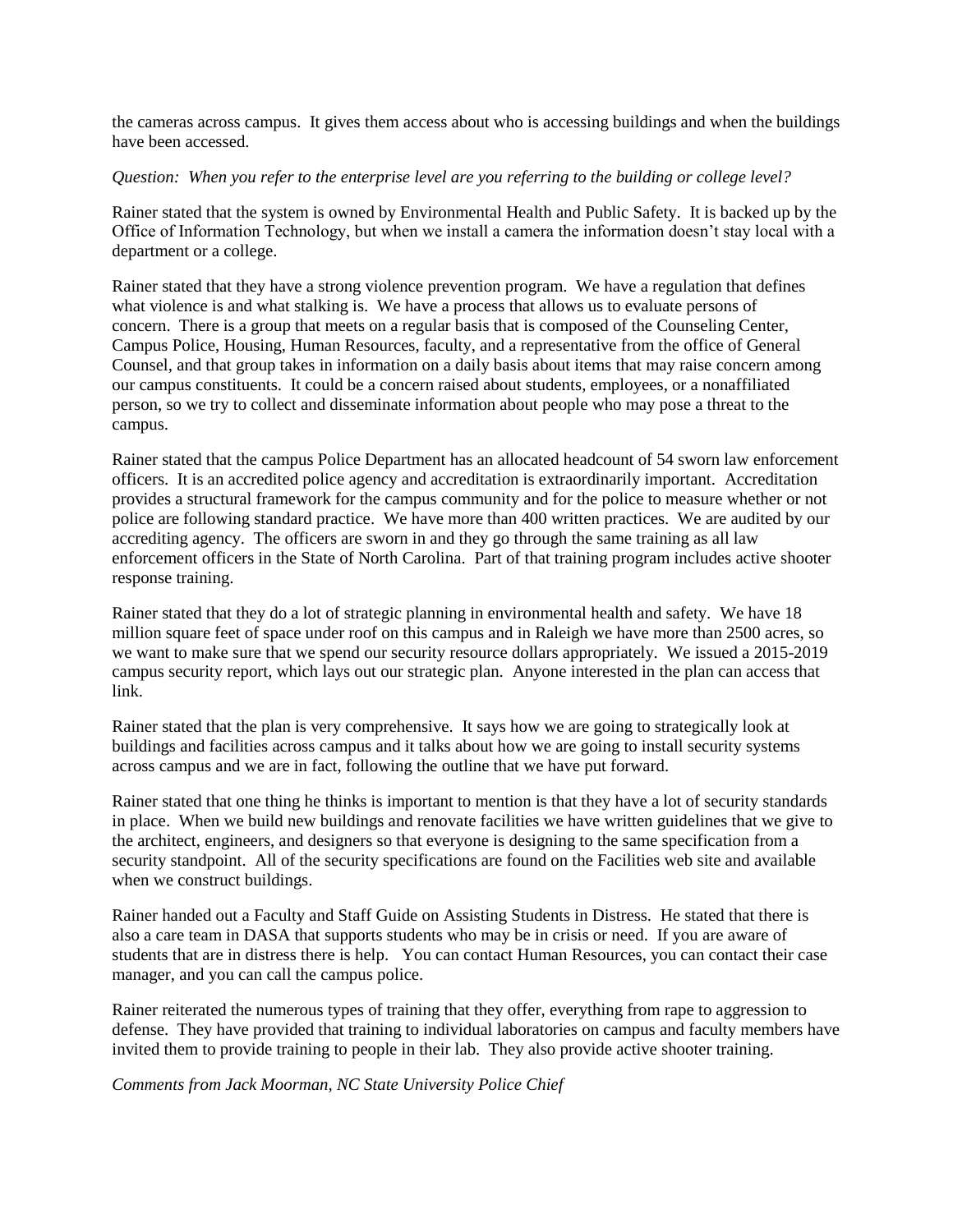Chief Moorman stated that there are some unrealistic expectations that people have about the safety of campus and some of it is driven by what you hear in the media. You hear about lockdowns and evacuations of schools. He said, you cannot lockdown NC State University, because that is a concept that is not feasible. A quick evacuation is not feasible. So what we try to focus on is getting a real understanding of providing information, so that when and if an incident happens on campus you can use the skills/principles that we've taught you to make decisions that are best for you. There are a lot of different concerns, and you are not going to be able to please everyone. We appreciate every concern that is voiced to us and we try to do everything we can to work with you to keep you safe. Again, one of the biggest things we can do is to provide education.

Chief Moorman pointed out that they have two different versions of the video

[\(http://campuspolice.ehps.ncsu.edu/services/active-shooter-training/](http://campuspolice.ehps.ncsu.edu/services/active-shooter-training/) ) that is indicated at the top of the handout and it is referred to as the shots fired video and an active shooter response video. The video educates you on what to do if an active shooter situation does occur.

Chief Moorman stated that your first option is to move away from the threat if possible. There are other times where you cannot move away, then your second option would be to secure the location. Your third option is if there are no options, and you cannot get away or barricade yourself, you have to take action. This video walks you through what you actually do in certain situations.

Chief Moorman encouraged everyone to watch the videos. He stated that one focus is on workplace violence perspectives, which is more for faculty and staff and the other one is for students. You can log in with your unity ID and password. All of their resources are listed on the webpage. He handed out his business card for those who would prefer specialized training for their departments.

# *Questions and Comments*

*I have been here three and one half years and have never seen any of this. What are you doing proactively to get to the departments and schools to train them on this? What percentage of your time is actually spent on training?*

Chief Moorman stated that they are constantly pushing information out to various sources. They have done stories in the *Technician* and in the *Bulletin,* they attend new employee orientations, the onboarding center, and put information on their webpage. They use every opportunity possible to push that information out.

# *Who would be responsible for ensuring that all the colleges/schools receive the proper training?*

Rainer stated that the reality is they talk to all constituent groups across campus. We try to push information out in a multitude of ways. We have signs on the Wolfline buses. We have information in the *Technician* and at the beginning of every year we put "Wolf Alert" information in the *Technician*. We send out tweets from Environmental Health and Safety. We post information on our Facebook pages. We distribute information through departments. He said, "Now, where it goes, I can't answer that, but I can only tell you that we do try to push out information and we have a lot of face time. During any given week, we train at least 20 or 30 employees, so people do get the information."

# *Isn't there a person in each college designated as the safety person?*

Rainer stated that there is a Human Resources representative in each college and we do push information out through them, but we will specifically ask that it be conveyed through the faculty.

Rainer asked the faculty to tell them what they would like to do. How do you think you should receive the information?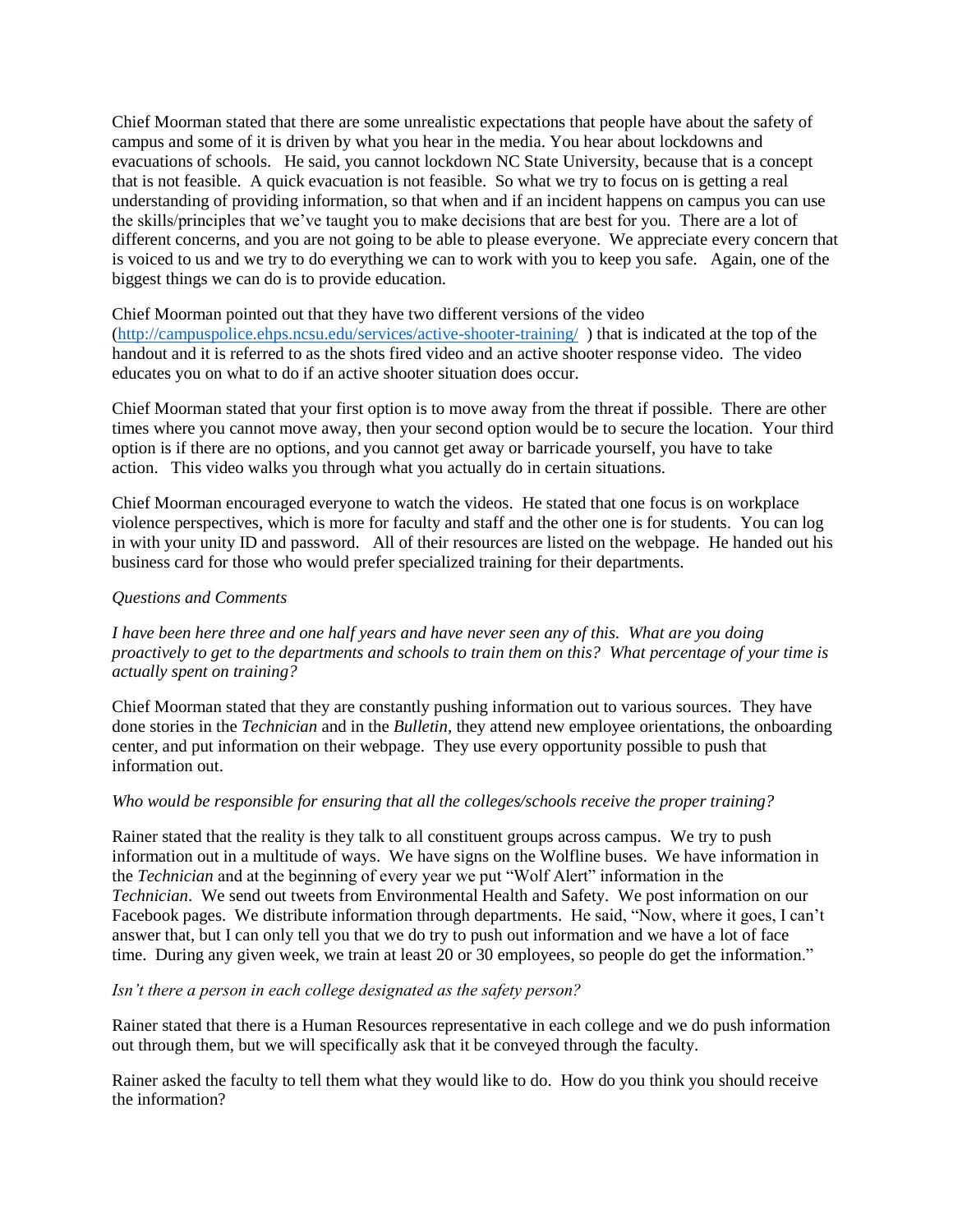*Senator – my point is that I think it has to be proactive, there has to be some kind of mandate indicating that this training is required once a year as a refresher or maybe even the initial introduction on how to handle a situation on campus.* 

Rainer stated that even new employee orientation is not mandatory, so we are pushing a lot of information through new employee orientation also, but again that is not mandatory.

Chair Moore noted that there was one suggestion that maybe there should be a safety card in every classroom, because currently there isn't and a lot of faculty don't use Twitter or Facebook.

Rainer stated that they generally have lab safety information in laboratories, but not sure if it is in academic classrooms.

## *What policies have been put in place since the legislature passed the rule that guns can be on campus? How has that changed the policies on campus?*

Chief Moorman stated that there may have been a minimal change in policies and procedures because it limits having those firearms to individuals who are concealed carry permit holders, it still limits that to be in their vehicles, so it still does not in fact, in any regulations in residence halls, classrooms, allow open carry on campus or anything of that nature. We (police officers) went down before the General Assembly to voice our concerns about that. We stated that on college campuses, your number one crime is typically larceny and often larceny from motor vehicles in your remote parking lots. So, now you are advertising that it's okay to have a gun on campus as long as it is in your vehicle. Now individuals who come on campus to break into vehicles will have a greater possibility of obtaining a handgun and for my officer who is responding, even if that individual was not armed when they came on campus they have a much greater possibility of encountering an armed suspect, so we were very concerned about that, but again, it did not have a direct impact on most of our policies because it was so very specific about it.

*I work in a building where we used to be able to open the windows and about two years ago they bolted them shut. How do we balance concerns for environmental, how do we keep our cost down for heating and cooling, as opposed to safety and security?*

Rainer stated that we design a lot of buildings with windows that can't be opened particularly laboratory buildings because we want to minimize the way air can infiltrate into the building, but on the other hand if there are buildings where we do have ground level windows and those windows were operable at one time maybe there is an opportunity for some concessions.

Captain Kendrick stated that even if the window is welded shut, he suggested breaking the window if it means saving your life or the life of others.

# *A lot of information about campus shootings is also coupled with we should be mindful of students with mental health issues. When in fact, people who are mentally ill are not always to blame for creating the violence.*

Rainer stated that one thing to also be mindful of is that most campus shooters have not kept their intentions secret and for whatever reason their peers have been disinclined to share the information. So, I hear what you are saying but would also like to frame it in the context that if there is a concern, pass the concern on so we can evaluate it.

Chief Moorman stated that one thing that is really important to him in their department is crisis intervention team training. With the next class, 100% of our officers will be CIT trained. That is a very important program and for those of you who may not be familiar with CIT, it teaches the officers deescalation techniques when they are engaged with someone who is a consumer. It teaches them not just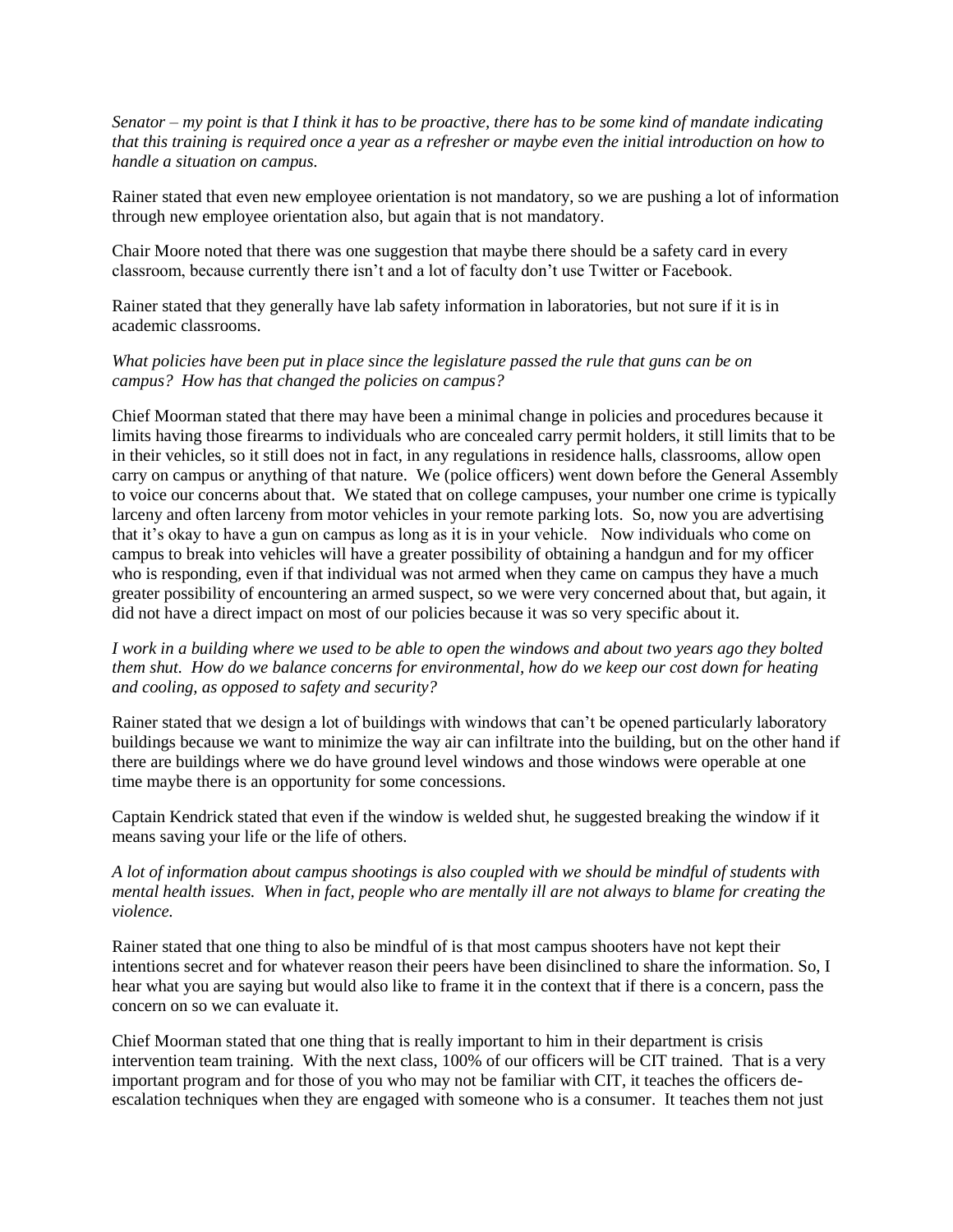how to de-escalate but maybe identify someone who is in a mental health crisis and it also equips them to better be able to put that individual in touch with the resources they need and promotes a jail diversion type of approach. The last thing we want to do is incarcerate someone who is not committing a crime of criminal intent, but rather those behaviors are a manifestation of their status of being in a mental health crisis.

*It seems to me that the university has moved in the direction of bolting more windows shut, structurally architecturally designed, it seems to be an increased opportunity for students to fall from high places, and so how much attention is being given to that? Why are we bolting shut windows, but constructing buildings that students will have greater opportunities to fall? Talley was used as an example.* 

Chief Moorman stated that he has thought about that. Our crime prevention unit tries to be as involved as possible in the safety recommendations for construction of new facilities. What you see a lot of times is sometimes some of the safety concerns is after the process. Mr. Rainer is very involved in promoting safety guidelines, but also under him is security application and technology and also the Fire Marshal reports to him and they try to have as much input as they can into new construction.

Mr. Rainer stated that that is a difficult question in the context of the fact that architects like to design buildings that give people a good feeling. He observed a student center on another campus and noted that it is built the exact same way as Talley. There are standards and guidelines in the building code that dictate how high railings have to be, how strong railings have to be and we do meet all of those standards.

*There is a report out today that there is an increase in suicide rate in rural and urban areas and it sort of parallels an increase in distressed students. So, while the architectural consideration may be completely divorced from the increase in suicide rates on college campuses, and to have responses that says, well the architect here is like the architect around the country, the rate of suicides across the country is increasing and many of those are students who are falling from buildings so I think while we are exploring this topic if you sort of look at the association between access and opportunity, if you will, and if there are things that college campuses can be doing as the rate of distressed students is increasing nationally.* 

Rainer stated that they are addressing the issue head on. They do present suicidal prevention classes to employees. They present classes to students and RAs and RDs so we do have an active outreach of programs to address that particular issue.

Chief Moorman stated that they will do whatever they can, but there are some things out of their control. We will certainly pass your concern on to the architectural office and I encourage you to do the same. You bring up a very important point. Certainly we (universities everywhere) are seeing an increase in suicides and it ties directly into mental health. When you look at just schizophrenia and most of it happens between the late teens and early twenties. If we have 35,000 students and one in one hundred have schizophrenia and it typically develops during the timeframe when they are students here, that is, a lot of individuals who are struggling with adapting to a college environment, who are facing all the challenges that a normal college student does and now something is going on with them and they have no clue what it is. It is so many situations where our students are hurting and need help and certainly we don't need to do anything that is going to make it more convenient to do anything to themselves.

#### *How do we contact someone if you see behavior that is of concern?*

Mr. Rainer stated that that person can be contacted directly or through public safety, NC State Threat Management and Risk Assessment Case Manager, Dr. Tina Nelson-Moss , **Phone:** 919-513-4224 or 919- 513-4315, **Email:** [tmnelso3@ncsu.edu](mailto:tmnelso3@ncsu.edu)